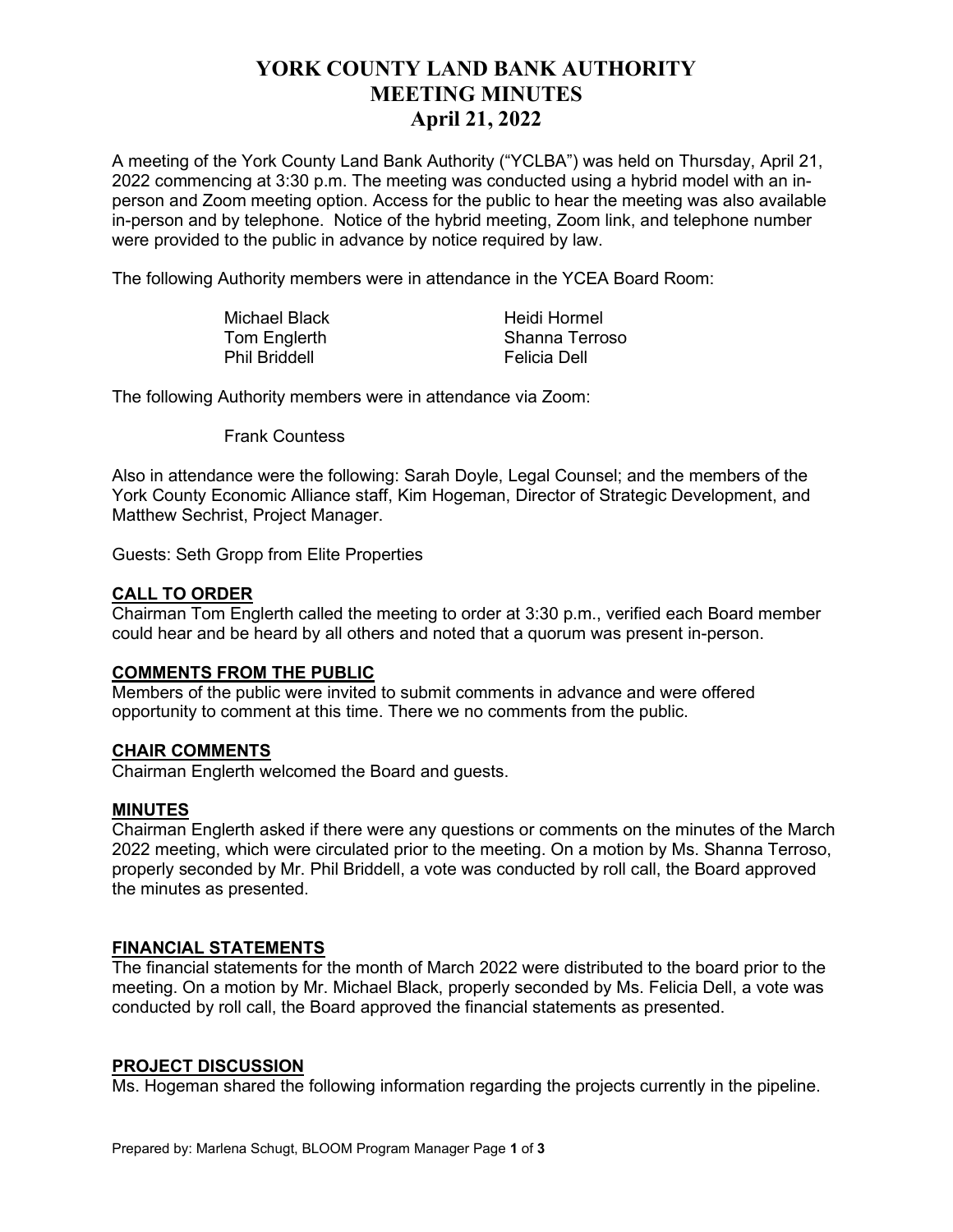- 450, 452, 454 Wallace
	- $\circ$  The project analyses were completed for these properties and shared with the board prior to the meeting. All three are owned by the RDA and demolition funds were requested for up to \$50,000 per parcel.
	- o On a motion by Ms. Dell, properly seconded by Mr. Briddell, a vote was conducted by roll call, and the motion was carried to approve Ms. Hogeman to negotiate a demolition contract of up to \$50,000 per parcel.
- 725 and 727 South Court
	- $\circ$  The project analyses were completed for these properties and shared with the board prior to the meeting. Both properties are owned by the RDA and demolition funds were requested for up to \$50,000 per parcel.
	- $\circ$  On a motion by Mr. Black, properly seconded by Mr. Frank Countess, a vote was conducted by roll call, and the motion was carried to approve Ms. Hogeman to negotiate a demolition contract of up to \$50,000 per parcel.
- Zion Elementary, Fairview Township
	- $\circ$  The project analysis was completed for this property and shared with the board prior to the meeting.
	- $\circ$  Fairview Township would like to demolish the structure and create a park and small municipal building. They have acquired funds for abatement and were requesting \$198,000 for demolition.
	- $\circ$  A motion was made by Mr. Briddell to negotiate a demolition contract of up to \$150,000 and was properly seconded by Ms. Terroso. Discussion ensued and the motion was withdrawn by Mr. Briddell.
	- $\circ$  Ms. Dell proposed a motion to negotiate a demolition contract of up to \$99,000, which was properly seconded by Ms. Terroso, a vote was conducted by roll call, and the motion was carried to approve Ms. Hogeman to negotiate a demolition contract of up to \$99,000.

## **JUDICIAL SALE 2022**

- Elite Properties
	- o Mr. Seth Gropp from Elite Properties shared they are interested in YCLBA purchasing two properties from the 2022 Judicial Sale to transfer to Elite for redevelopment. YCLBA purchased two properties from the 2021 Judicial Sale for Elite which have since been redeveloped and sold.
	- $\circ$  On a motion by Ms. Heidi Hormel, properly seconded by Mr. Black, a vote was conducted by roll call, the Board approved Ms. Hogeman to negotiate a purchase and redevelopment agreement with Elite for the 409 Lindberg Avenue, York, and 206 York Street, Hanover, properties.

## **PUBLIC COMMENT POLICY DRAFT**

Ms. Hogeman shared the public comment policy was circulated to the board prior to the meeting. On a motion by Ms. Dell, properly seconded by Ms. Dell, a vote was conducted by roll call, the Board approved the public comment policy.

## **GOOD OF THE ORDER**

Ms. Hogeman shared the following information

- YCLBA received a donation from Four Wild & Crazy Guys after the sale of their second redeveloped property
- Elite Properties recently hosted YCLBA to tour their redeveloped properties that YCLBA purchased off the Judicial Tax Sale in 2021
- As part of the strategic plan to conduct outreach to areas of the county that may not have heard about the YCEA and its available resources, Ms. Hogeman and other YCEA